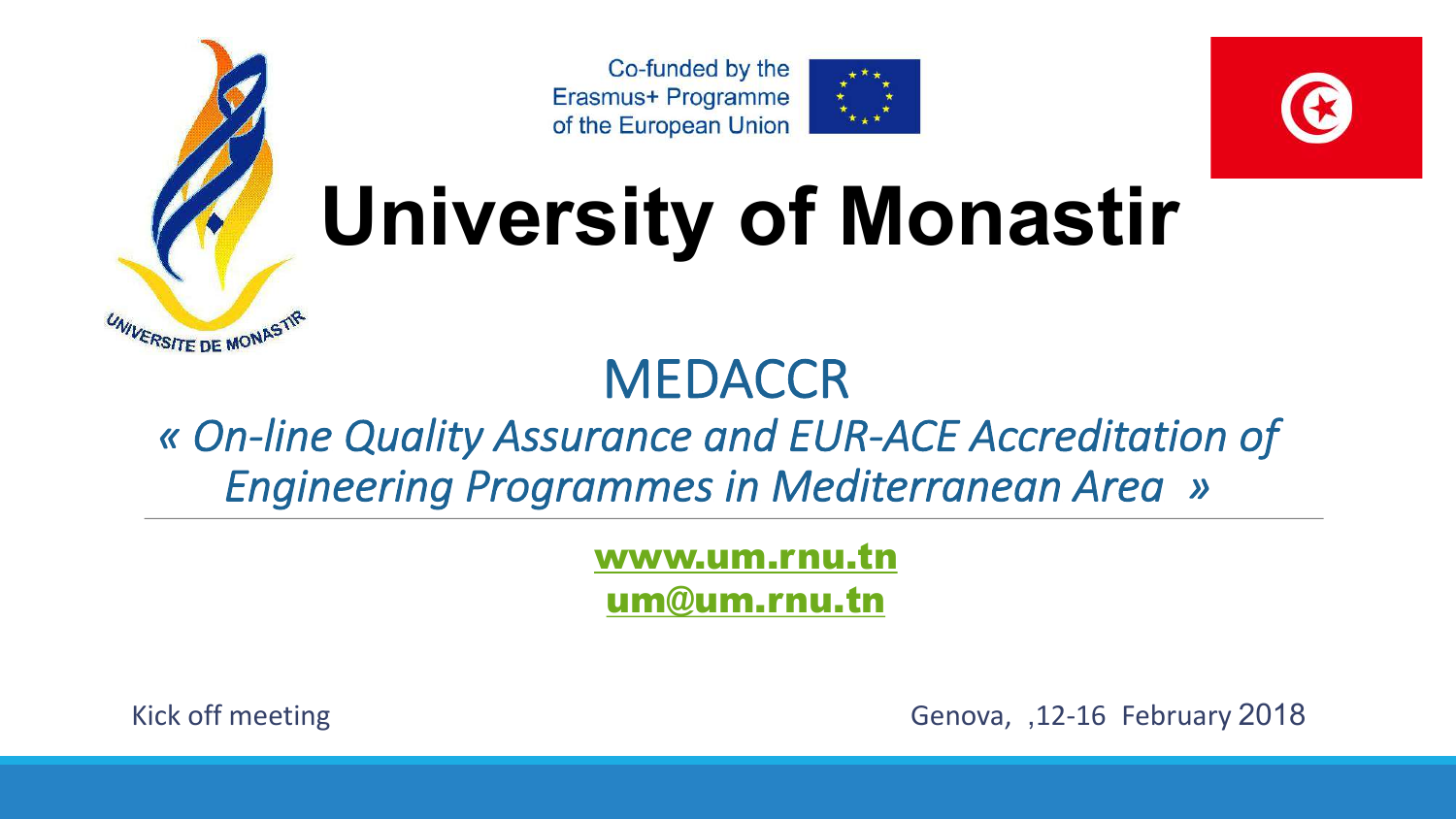



## The University of Monastir (UM)

- the University of Monastir was created in 2004
- o It has 16 higher institutions distibuted on two gouvernorats « Monastir » and « Mahdia » ,
	- 5 Faculties
	- 9 Instituts
	- 2 Higher schools

 $\circ$  It has:



2108 Teachers (2016-2017) 1000 administratif staff (2016-2017) About 20 000 students , (1% international students) in 2016-2017

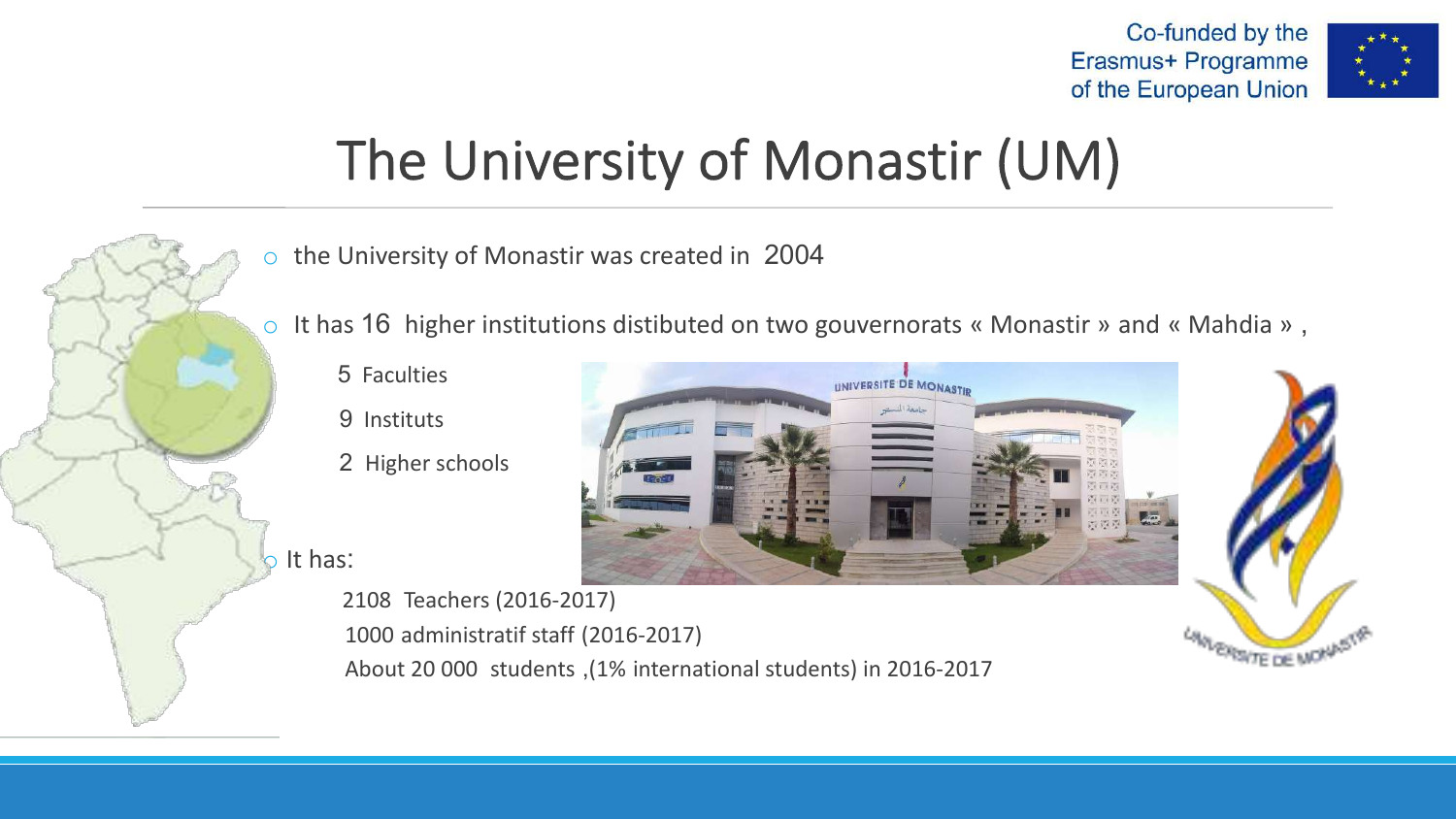

#### Distribution of students per field of training

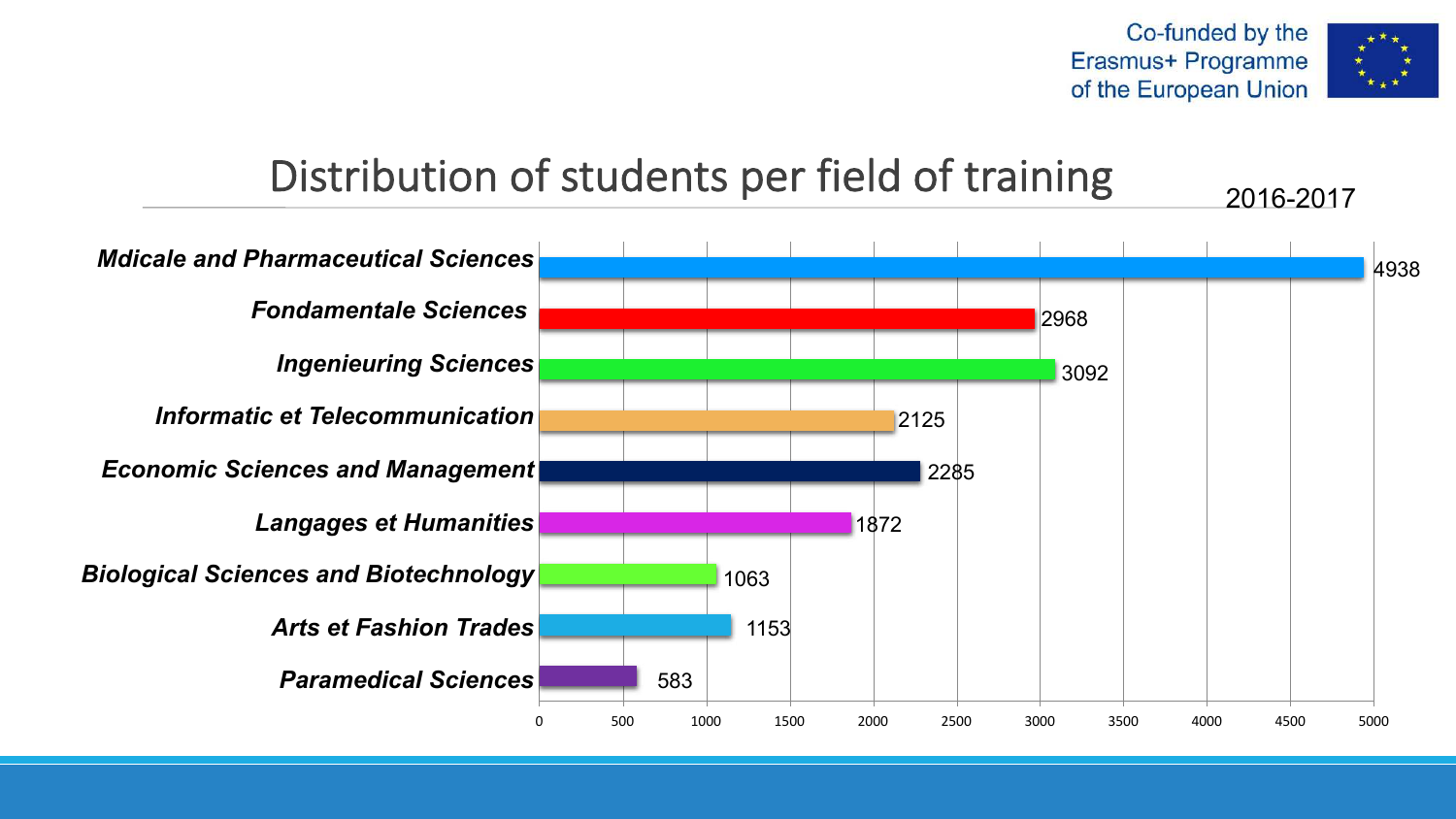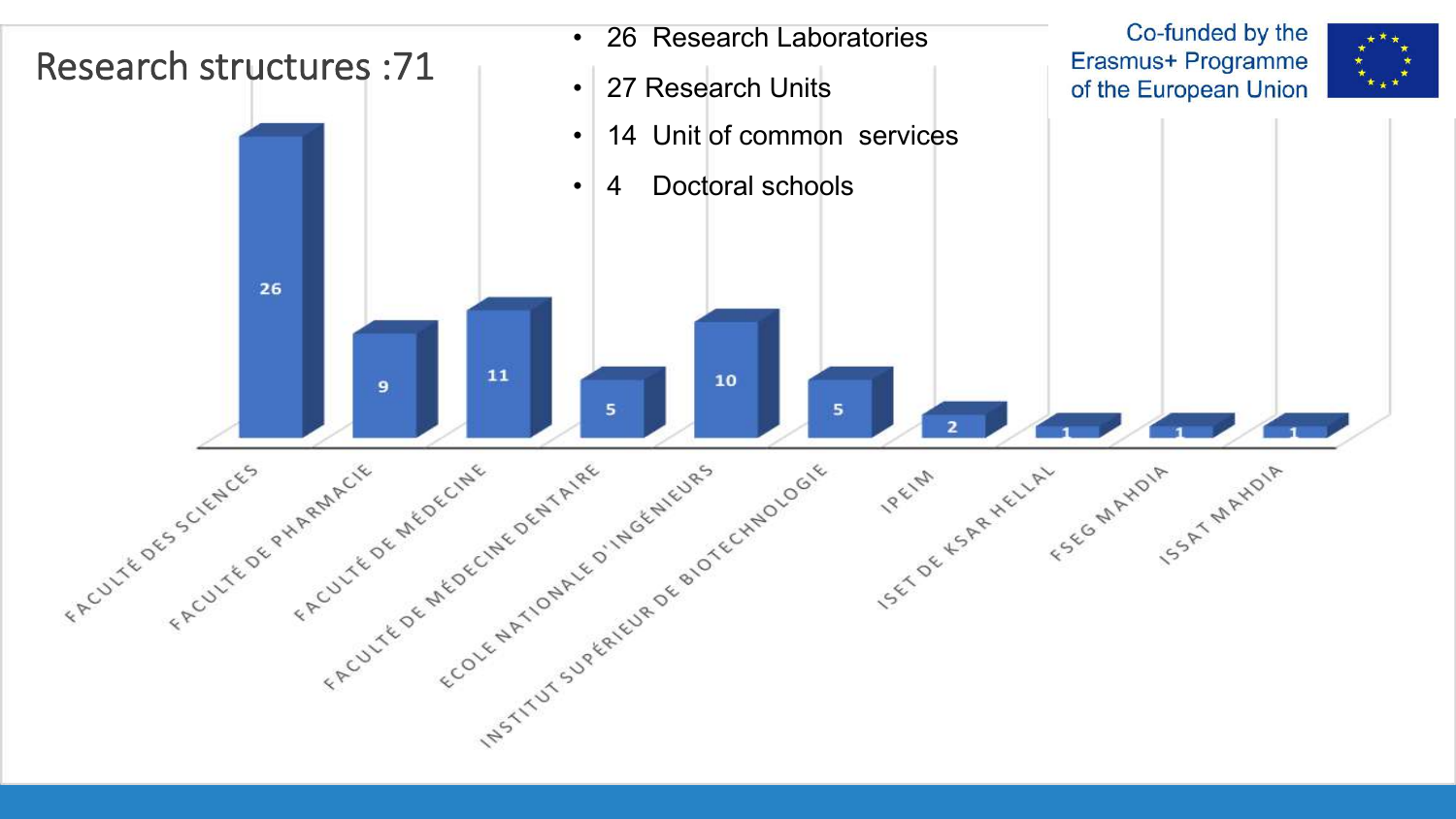Co-funded by the Erasmus+ Programme of the European Union



#### Doctorat and Habilitation

| <b>Etablissements</b>                               | <b>Doctorats</b>                                                                                                                                                                     | <b>Habilitation</b>                                           |
|-----------------------------------------------------|--------------------------------------------------------------------------------------------------------------------------------------------------------------------------------------|---------------------------------------------------------------|
| <b>Faculty of Sciences of Monastir</b>              | <b>Chemistry</b><br><b>Physical</b><br><b>Mathematics</b>                                                                                                                            | <b>Chemistry</b><br><b>Physical</b><br><b>Mathematics</b>     |
| <b>Nationale School of Ingenieuring of Monastir</b> | <b>Energetic engineering</b><br>$\overline{\phantom{a}}$<br><b>Textile engineering</b><br><b>Mechanical Engineering</b><br>$\overline{\phantom{a}}$<br><b>Electrical engineering</b> | <b>Energetic engineering</b><br><b>Mechanical Engineering</b> |
| <b>Higher Institut of Biotechnology of Monastir</b> | <b>Biological sciences and</b><br>biotechnology                                                                                                                                      | <b>Biological sciences and biotechnology</b>                  |
| <b>Faculty of Pharmacie of Monastir</b>             | <b>Pharmaceutical Sciences</b>                                                                                                                                                       | <b>Pharmaceutical Sciences</b>                                |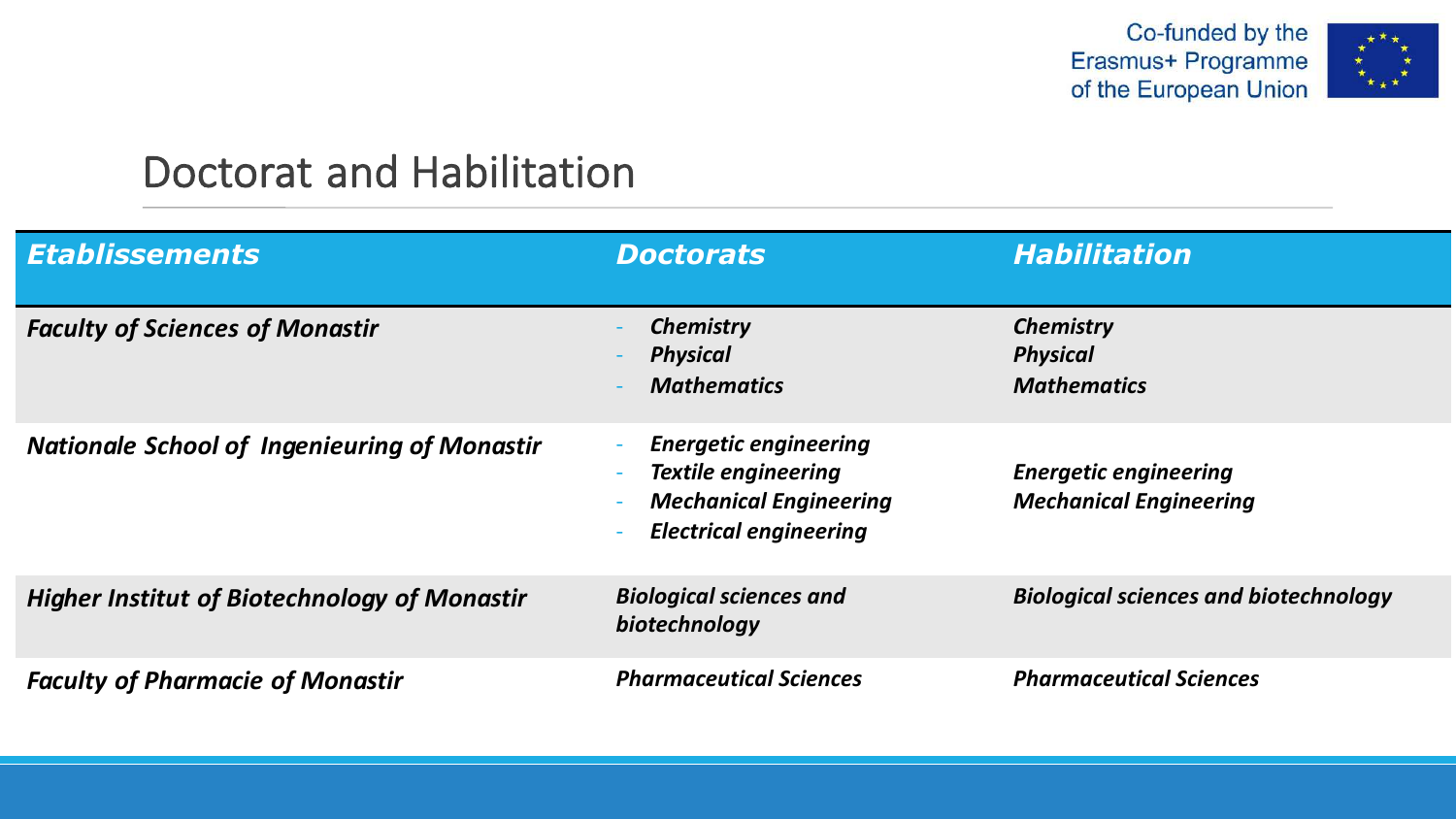Co-funded by the Erasmus+ Programme of the European Union



#### International Cooperation

#### **The University of Monastir has in its assets:**

- 10 Network projects Erasmus + KA 2
- 15 Network mobility projects Erasmus + KA 1
- 39 framework agreements
- 31 Bilateral projets
	- 9 Cotutelle agreement en 2017
	- 6 Double degree agreements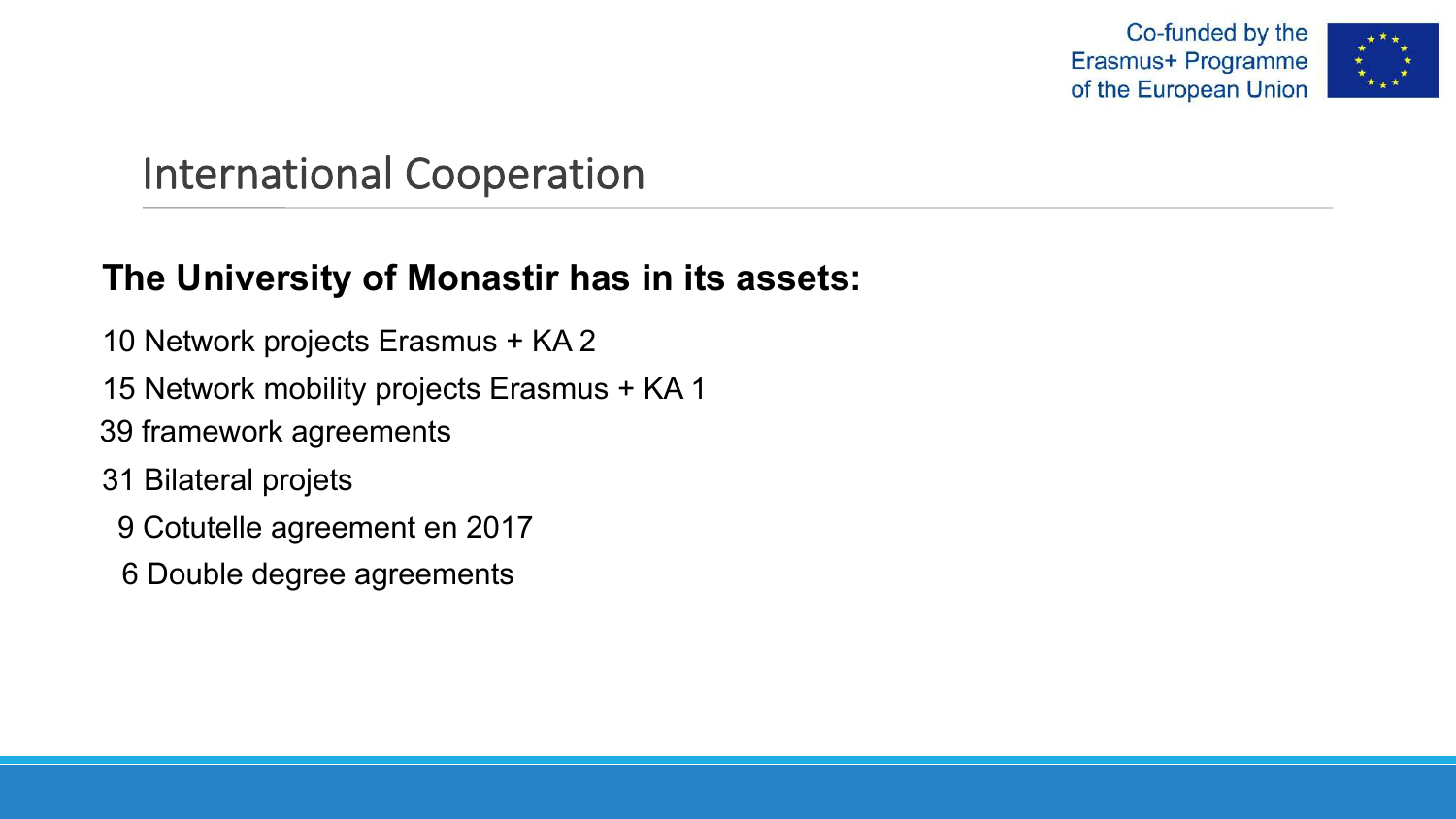

#### Support structures for openness to the environment

Ø **C**enter of **C**areers and **C**ertification of **S**kills – **4C**

Ø **T**ransfer of **T**echnology **O**ffice – **TTO**

 $\triangleright$  Observatory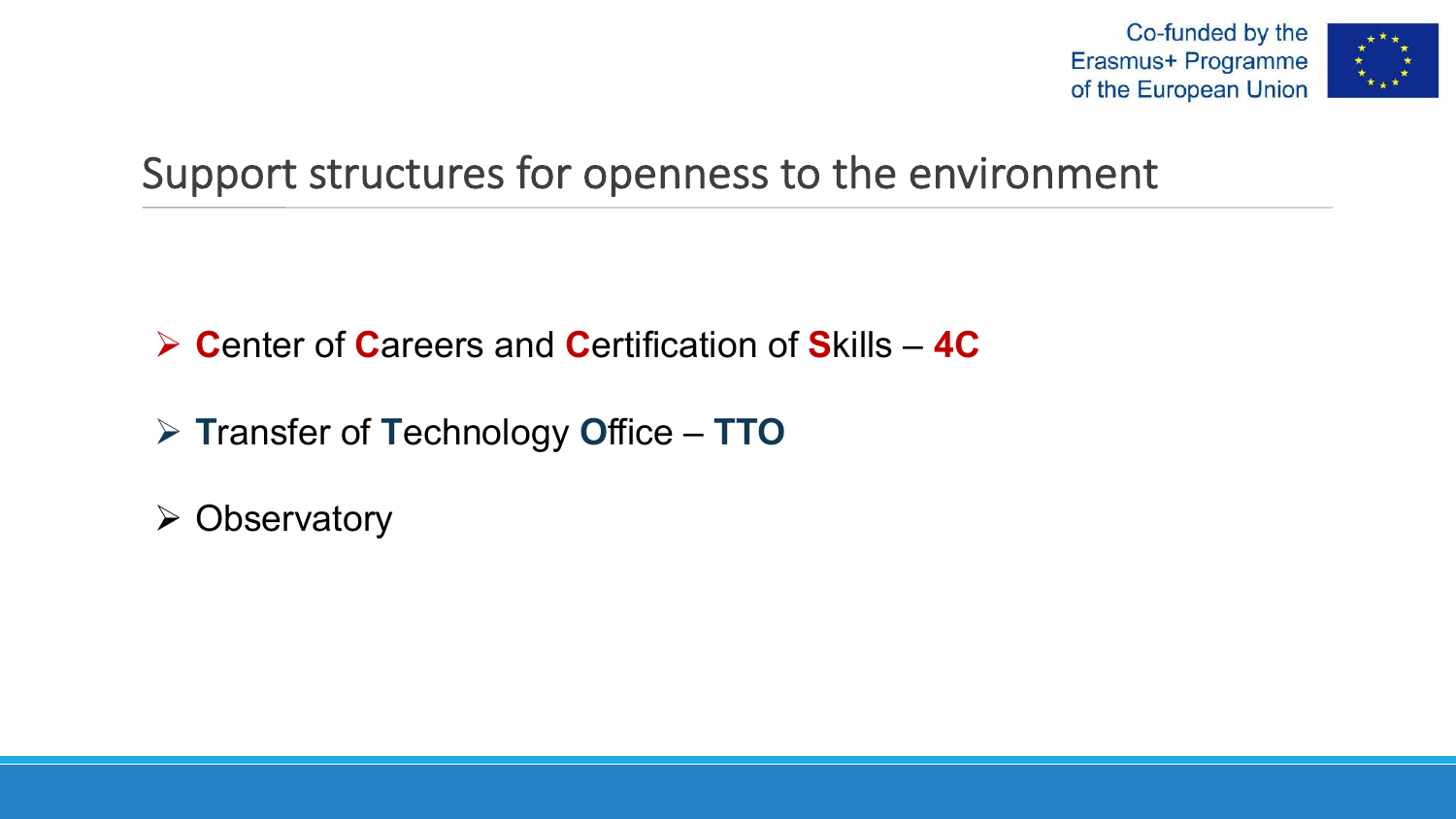



#### What about quality in Tunisia

 $\triangleright$  Assessment team has been established by Decision of the Academic

Senate 2006

Ø The Public Agency for Accreditation of Higher Education

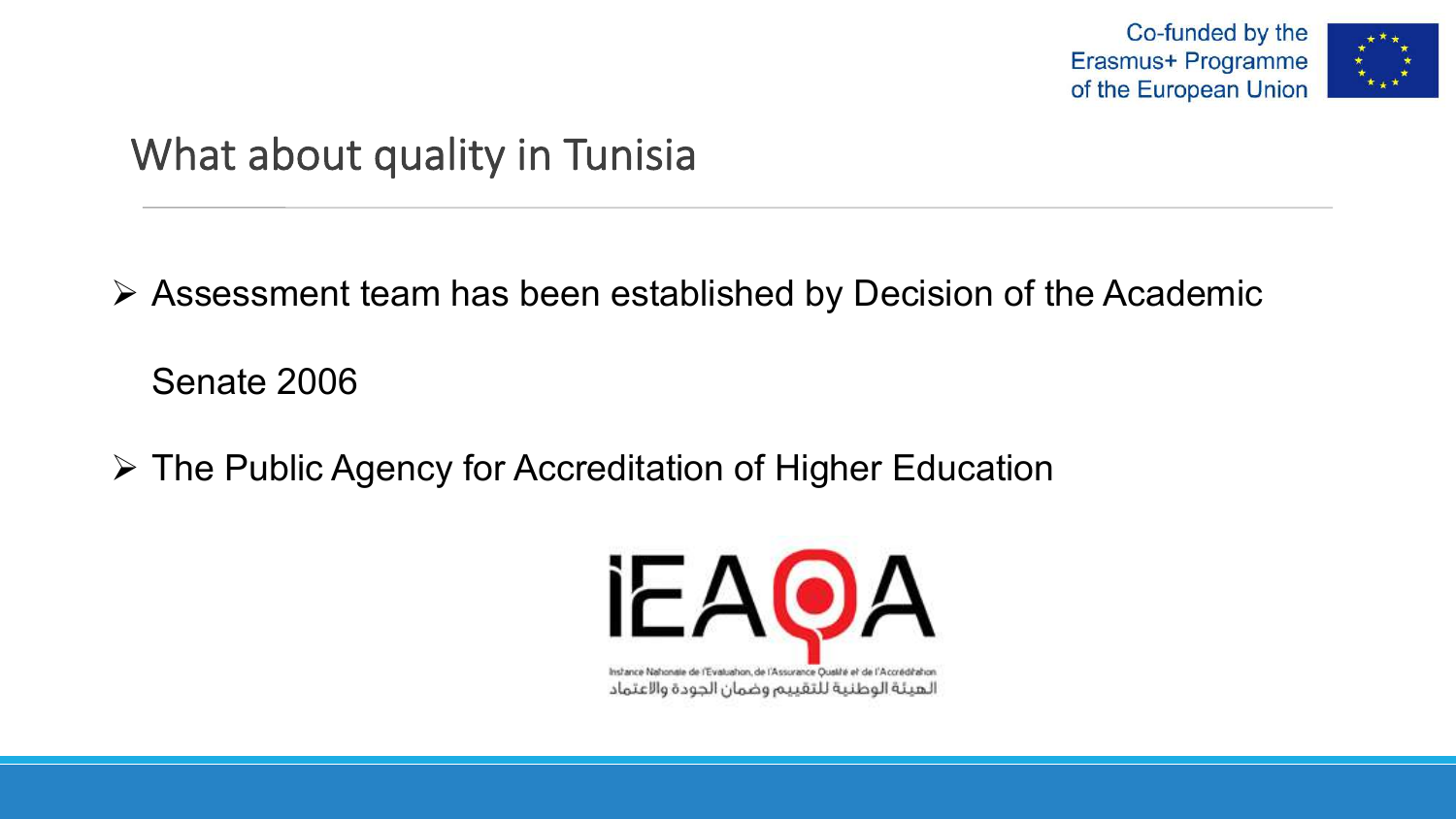



#### What about quality in the University of Monastir

- $\triangleright$  Committee including the manager of quality in each school or
	- faculty and some personalities from socio-economic
	- environment.
- $\triangleright$  Regular meetings: every month
- $\triangleright$  Mission : Training ; establishing programs ; Evaluation and

control of quality system advances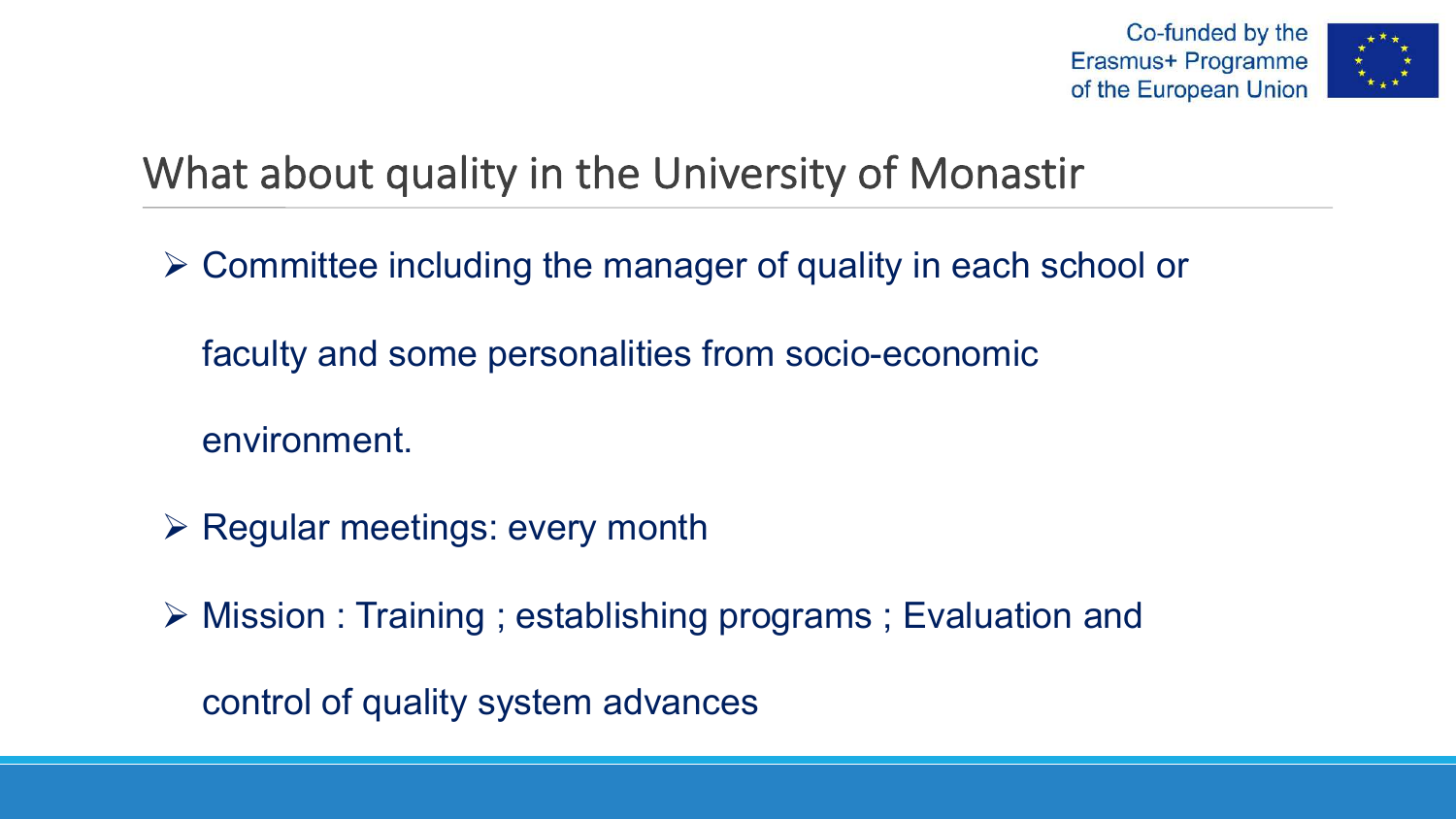



#### … What about quality in the University of Monastir

- $\triangleright$  Special attention will be given to professional abilities, unbiased and objective assessment, capabilities for collecting and processing information, analytical skills, the degree of knowledge of the institution and its activities, as well as previous experience in similar assessment activities.
- $\geq$  2018 year for internal assessment for all institutions
- $\triangleright$  The internal assessment team consists of 6 members, one of whom is a student
- $\triangleright$  ENIM is in relatively advance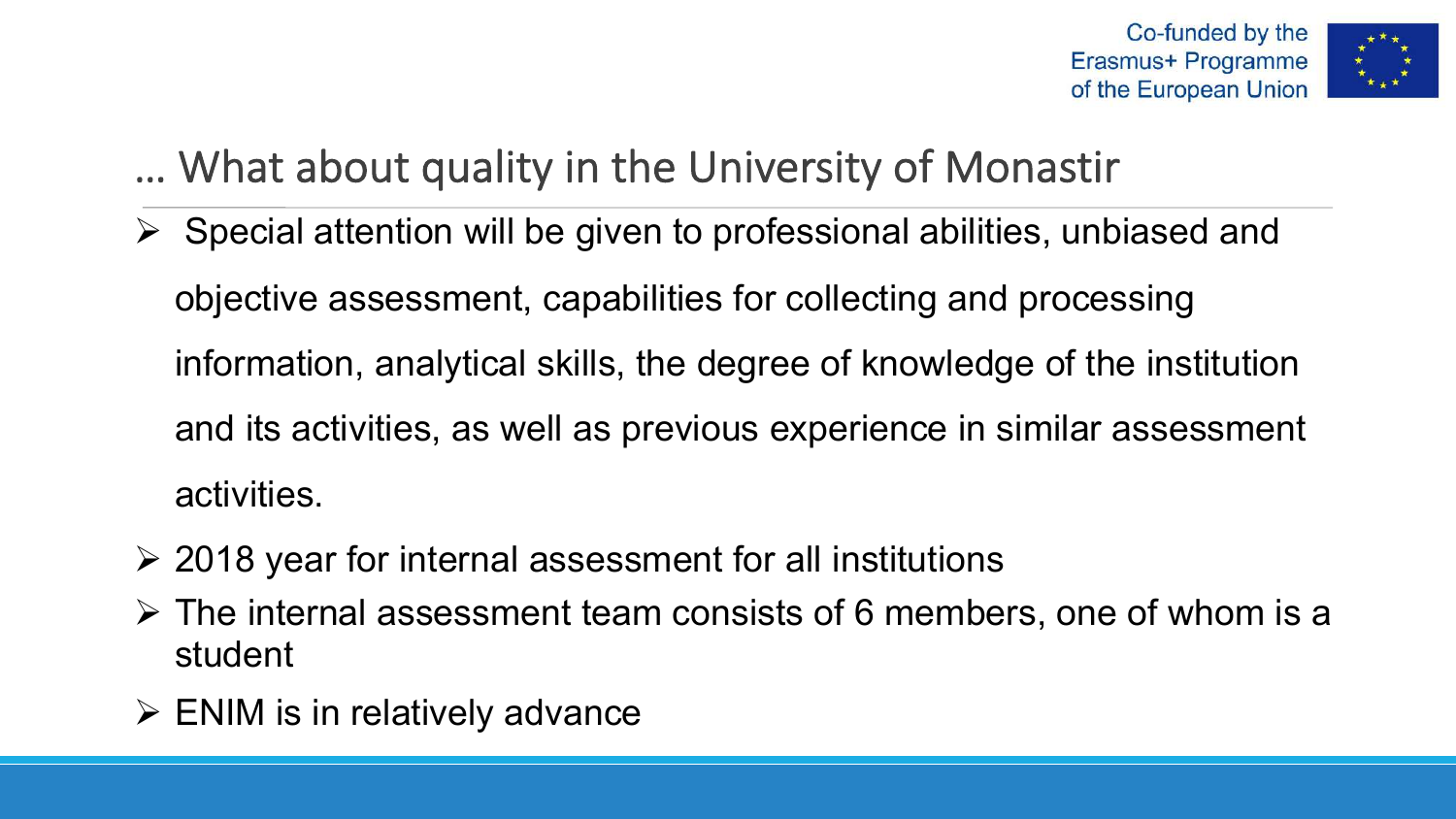#### **University of Monastir**







### **ENIM**

#### **Ecole Nationale d'Ingénieurs de Monastir National School of Engineers of Monastir**



MEDACCR Erasmus + Project – Tarak BOURAOUI © , Genova, Kick off meeting 12-16 February 2018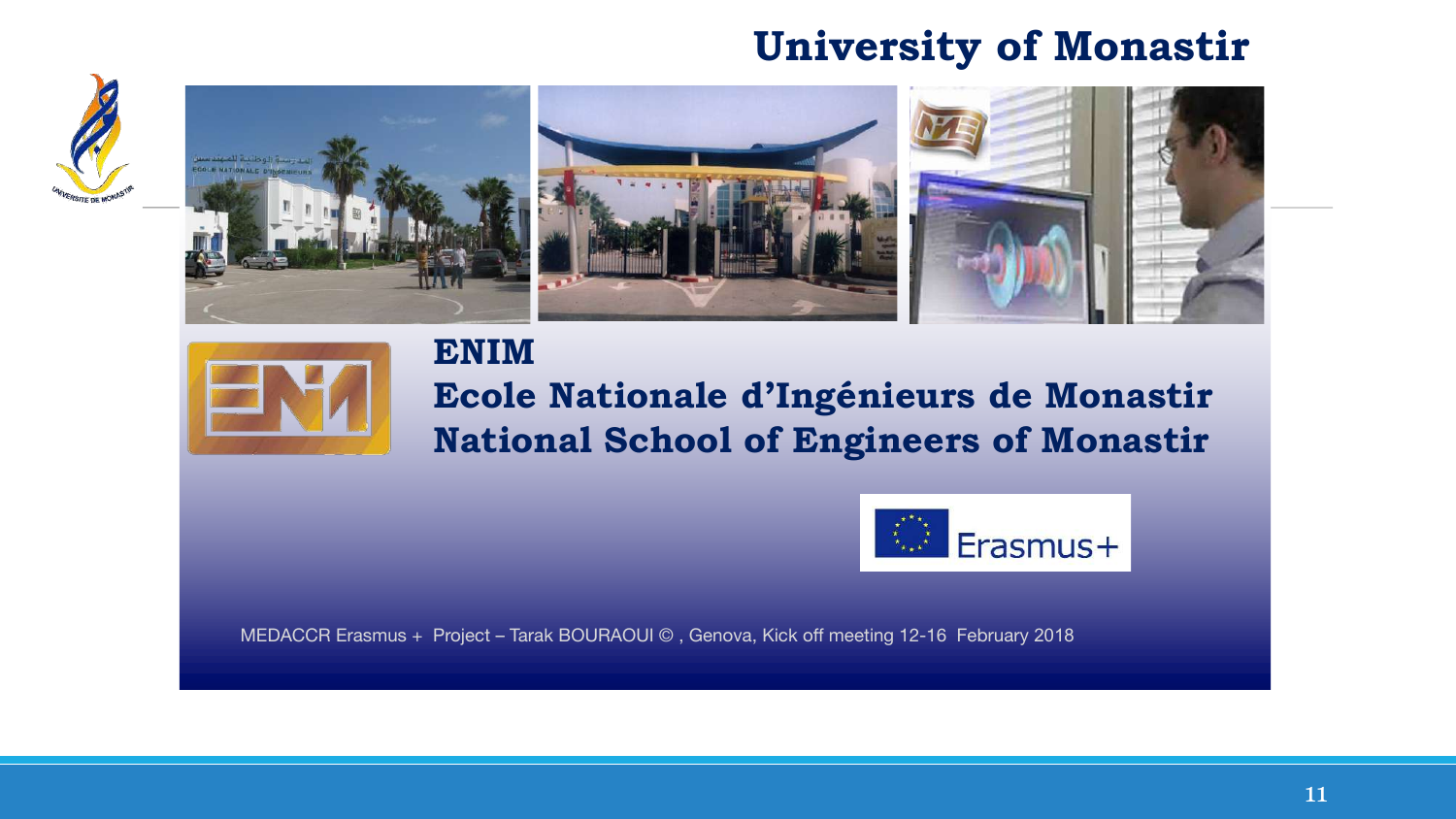

#### **National School of Engineers of Monastir**

#### **Our institution in a few key words and some figures…**

Founded in 1987 Engineering Training, Masters and PHD degrees 4 specialties : Energy Engineering ; Mechanical Engineering ; Electrical Engineering ;Textile Engineering. About 1200 students. Academic staff :130 permanent teachers. Administrative and technical staff: About 100

Regarding research activities : 6 Research laboratories / 35 PhD / an - 70 articles / year 150 communications / year

Some patents

International cooperation projects and integrated actions

Concerning international relations: Double diplomas and international mobility programs (France, Germany, Turkey, China, ...) Some Erasmus + projects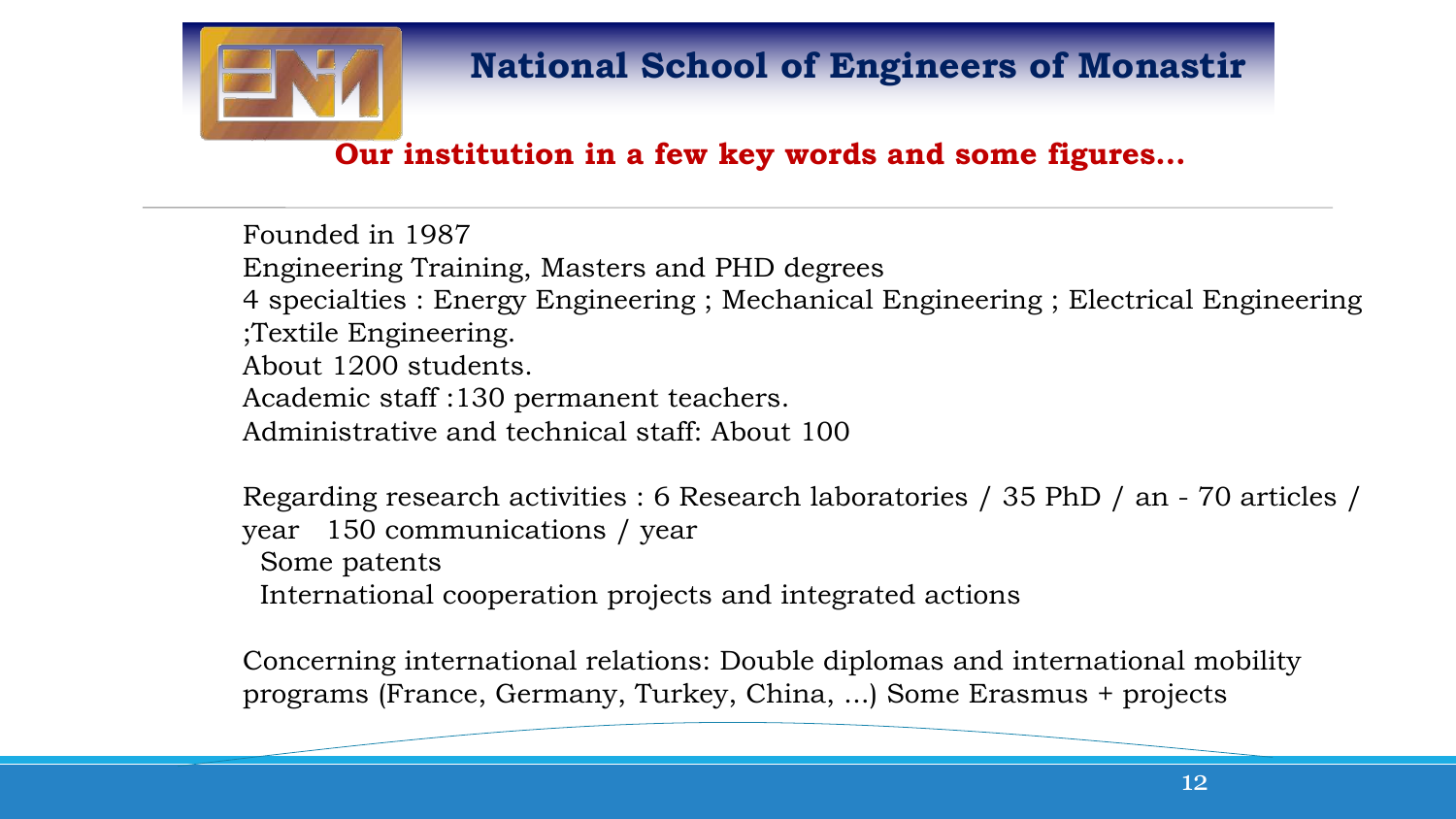#### **Quality, Accreditation**

**Quality committee** 

**Accreditation Committe.**

**Pre-file phase.**

**Internal and external evaluation**



**ÉTABLISSEMENT PUBLIC À CARACTÈRE SCIENTIFIQUE ET TECHNOLOGIQUE (EPST) PUBLIC SCIENTIFIC AND TECHNICAL RESEARCH ESTABLISHMENT**

Commission des Titres d'Ingénieur